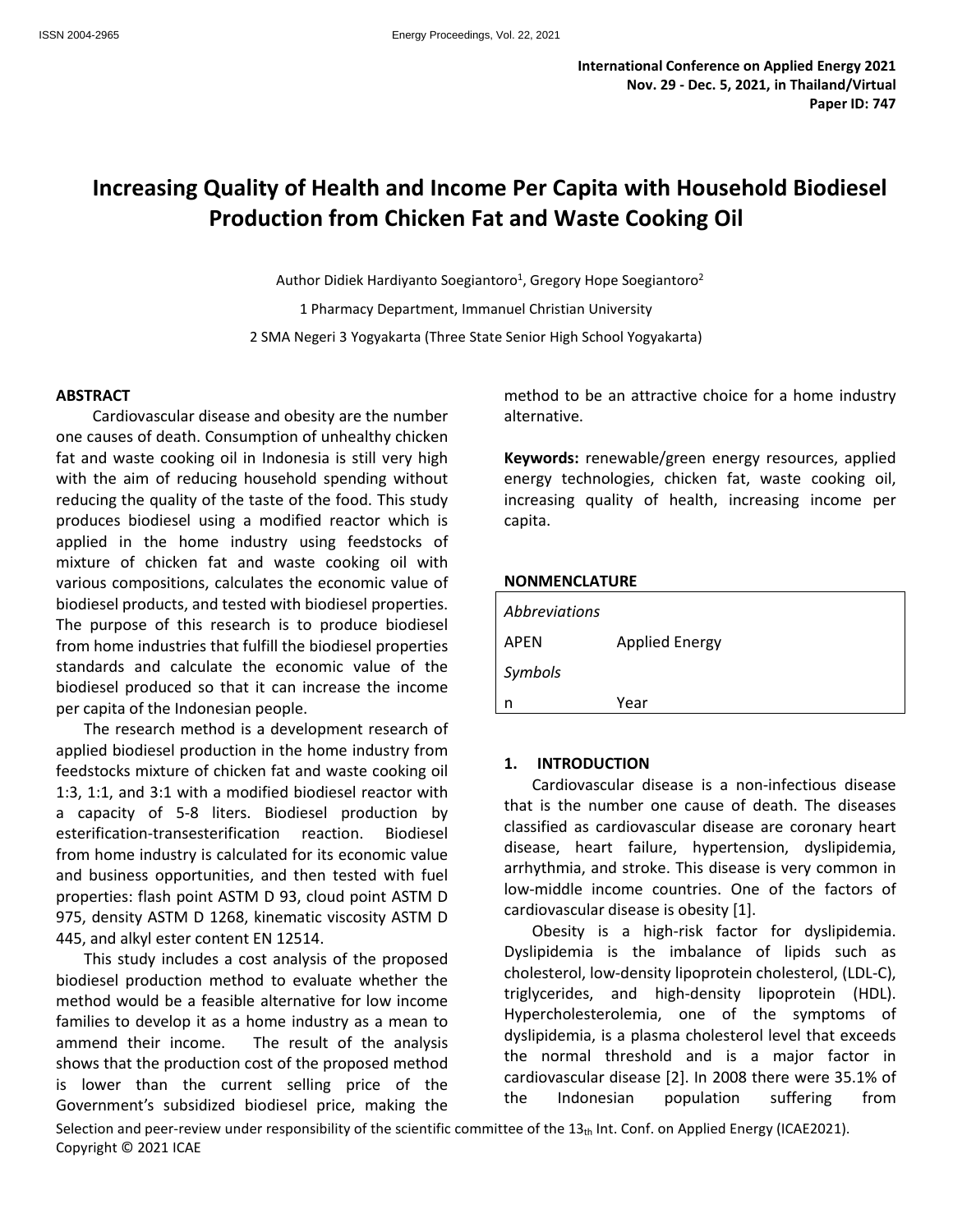hypercholesterolemia, while in the 1990 survey there were 2-3% of children aged 5-17 years suffering from  $\qquad$  previous study. obesity. The prevalence of obesity in children in Indonesia increased from 5% in 1990 to 16% in 2001 [3]. One of the causes of hypercholesterolemia is excessive consumption of saturated fatty acids in the fast food, also as those found in chicken fat and waste cooking oil.

Based on data of Indonesian Central Bureau of Statistics during 2007-2015, the largest average per capita consumption per week of animal protein foods comes from chicken eggs, followed by chicken meat. Meanwhile, consumption of beef and seafood is still far below [4]. Broiler chicken meat contains 21% protein, 19% fat, and 3.2% mineral substances. Overall in the slaughterhouses, there is an average of 2.54% of chicken fat separated from the meat.

People often use cooking oil repeatedly. The use of cooking oil repeatedly will cause the oxidation of unsaturated fatty acids which then form peroxide groups and cyclic monomers. Several animal studies have shown that large doses of peroxides can stimulate colon cancer. Therefore, the use of waste cooking oil repeatedly is very dangerous for health [5].

Consumption of chicken fat and waste cooking oil has been studied to have a negative impact on health quality. Therefore, it is necessary to find an alternative utilization of chicken fat and waste cooking oil that has economic value in the community. In a study conducted by Soegiantoro et al [6], chicken fat and waste cooking oil can be produced into biodiesel on a small scale, but they are still less efficient because the production capacity is too small to be worth selling.

Chicken fat and cooking oil are harmful to health, so they are not safe for consumption. However, in reality there are still many who use it for economic reason. The best solution is using chicken fat and waste cooking oil as feedstocks for biodiesel, for it will increase economic value, prevent disease, and support the government's program to increase the biodiesel ratio by 30% [7]. So far, research of biodiesel is still on a laboratory scale and can not be applied in the home industry as a entrepreneur business unit. Research is needed for household production scale so that can have a direct impact to society.

In this research the size of the biodiesel reactor developed by Soegiantoro et al has been upscaled to a home industry capacity of 5-8 liters. In addition to that, ratios of 1:3, 1:1, and 3:1 for the proportion of the chicken fat to the used cooking oli for the feedstock's mixture have been adopted, which are different than

the ratios of the two substances adopted in the

This study aims to utilize chicken fat and waste cooking oil as feedstocks for biodiesel so that it still has economic value and is no longer waste in the process of cooking food. Then calculate the economic value of chicken fat and waste cooking oil based on the costof biodiesel production in the household industry. This study examines the quality of biodiesel properties with various compositions of a mixture of chicken fat and waste cooking oil.

This research is useful for prevent disease and increasing of quality health due to not consuming chicken fat and waste cooking oil, increasing income per capita due to the economic value of chicken fat and waste cooking oil by using for biodiesel feedstocks in household industry, assist the government's efforts to increase the biodiesel ratio of 30%.

# **2. MATERIAL AND METHODS**

## *2.1 Material*

In this study, chicken fat and waste cooking oil were waste as feedstocks for biodiesel production. Chicken fat was supplied from a chicken slaughterhouse and waste cooking oil supplied from street food stall at Centre Yogyakarta, Indonesia. This chicken fat was transformed into liquid form by a rendering process. The waste cooking oil was filtered. Methanol in this study supplied from CV Oralarang Chemindo. NaOH and H2SO<sup>4</sup> supplied from CV Dian Fajar Yogyakarta.

Household biodiesel reactor was modified using big chamber, heating element, hand grinding machine, dimmer or potentiometer, stainless steel rotator, and digital automatic thermostat as shown in Fig. 1. This material is easy to find in the technical store and the price is not expensive to assemble a biodiesel reactor.

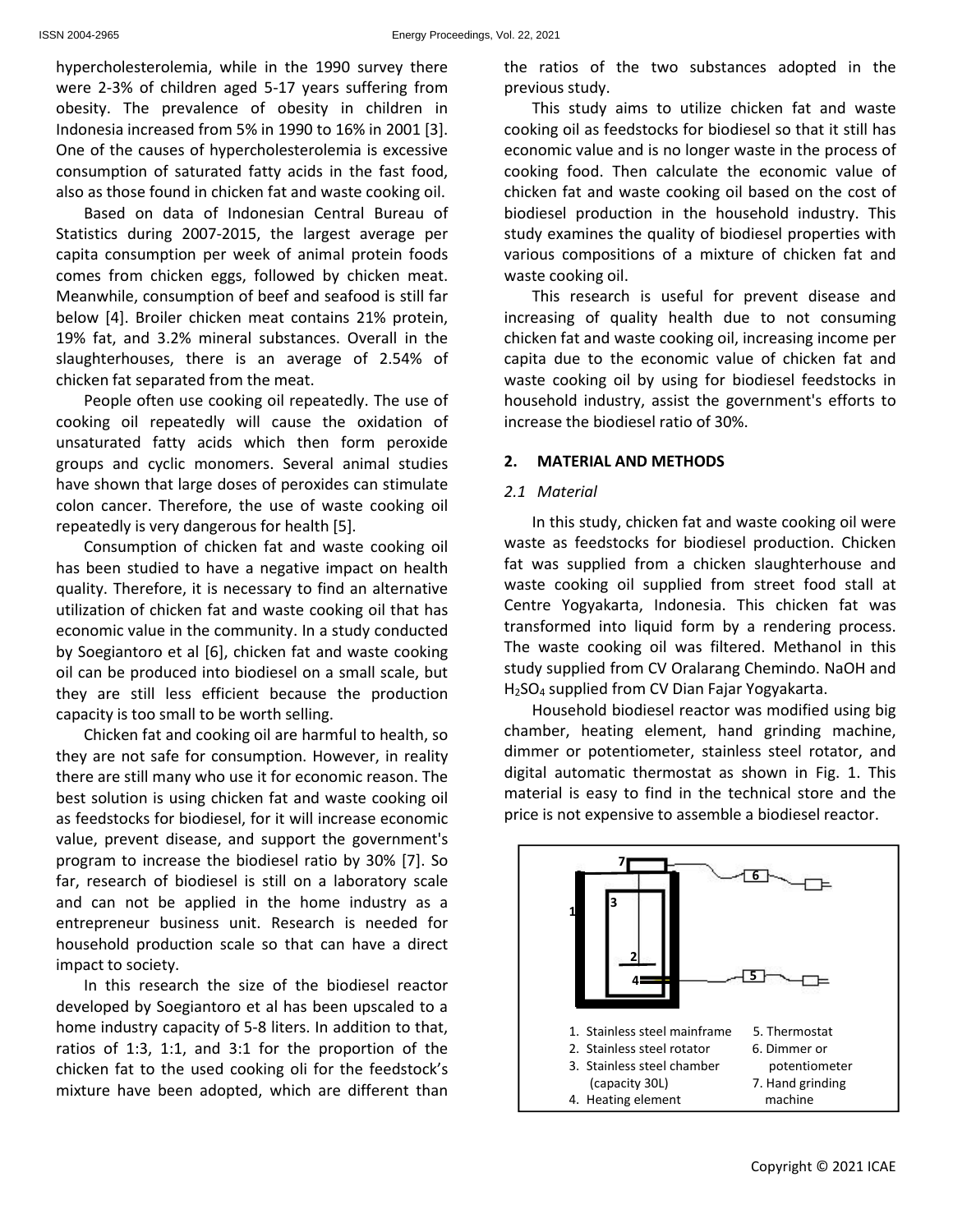#### *2.2 Methods*

The research method is a development research of applied biodiesel production in the home industry [6].  $\mathbf{H}_{10} = \mathbf{H}_{11}$ The novelty of this research are using biodiesel feedstocks from mixture of chicken fat and waste cooking oil 1:3, 1:1, 3:1, and a modified biodiesel reactor with a home industry capacity of 5-8 liters.

Fig. 4. Biodiesel Reactor for Home Industry

FFA analysis were determined by volumetric  $H_2C-O-\ddot{C}-$ <br>tion mothod with mothonal and sodium by resolucion titration method with methanol and sodium hydroxide. The FFA content was calculated by multiplying alkaline volume with alkaline normality, followed by dividing the product by the samples' volume[8]. If the resulting FFA number is more than 5%, then esterification process had to be done to prevent the saponification reaction in the transesterification [9].

Esterification was carried out by mixing 55% methanol by volume of fat with sodium hydroxide catalyst of 1% by volume of fat. This mixture was heated to 63ºC for 2 hours while stirring in a closed container using a biodiesel reactor. The product of this reaction was allowed to stand for 12 hours. Then, the mixture was separated between the alkyl ester and water. [9].

The mixture with low FFA was transesterified by adding methanol six time the weight of fat and sodium hydroxide catalylist 6% of the weight of fat. The catalyst used was sodium hydroxide. This mixture was heated to 60℃ for 90 minutes while being stirred in a closed container using a biodiesel reactor. The reaction product was allowed to settle for 12 hours. The methyl the maintentance cost been factorized in the analysis. ester and glycerol were then separated [6].

Biodiesel production cost was calculated by the yield percentage and all of raw material price and electricity cost. Meanwhile the quality of biodiesel produced from home industries is determined based on the fuel properties which are flash point ASTM D 93, cloud point ASTM D 975, density ASTM D 1268, kinematic viscosity ASTM D 445, and alkyl ester content EN 12514[10].

## **3. THEORY/CALCULATION**

The esterification process was to reduce the FFA content on the biodiesel fat source. The esterification mechanism is as shown in figure below [11].



The transesterification reaction was a basic reaction in producing biodiesel. The transesterification mechanism is as shown in figure below [11].



Fig. 3. Transesterification Mechanism

#### **4. RESULT**

The calculation of the economic value of biodiesel produced by the home industry are as shown as in the table below

|                               |                      | Cost of Production in Rupiahs (per Liter), updated September 2021     |                   |                    |                     |                             |  |  |
|-------------------------------|----------------------|-----------------------------------------------------------------------|-------------------|--------------------|---------------------|-----------------------------|--|--|
| <b>Composition Feedstocks</b> |                      | Feedstock                                                             | Methanol          | other<br>Chemical  | Electricity<br>Cost | <b>TOTAL</b><br><b>COST</b> |  |  |
| Chicken Fat                   | Waste<br>Cooking Oil | as composition                                                        | industry<br>grade | technical<br>grade | for 3 hrs           | in Rupiahs                  |  |  |
| 25%                           | 75%                  | 550<br>3,645                                                          | 98                | 57                 | 4,350               |                             |  |  |
| 50%                           | 50%                  | 700                                                                   | 3.645             | 98                 | 57                  | 4,500                       |  |  |
| 75%                           | 25%                  | 850                                                                   | 3.645             | 98                 | 57                  | 4,650                       |  |  |
|                               |                      | Reference (selling price Biosolar, government subsidized solar price) |                   |                    |                     | 5.150                       |  |  |

Fig. 4. Biodiesel Economic Value

It should be mentioned here that the above cost analysis does not include the labour charge, which, in Indonesia, varies from region to region. Neitehr has the cost of the production of the biodiesel reactor (which in the case of this research amounts to IDR 600.000) and The quality properties of biodiesel produced by the preceeding process, namely the flash point, cloud point, density and the kinematic viscosity are as shown as in the following table together with the accepted values as stipulated by the relevant ASTM standards.

|                               |                      | <b>Biodiesel Quality Parameter</b> |                      |                                     |                                                               |                                     |  |  |
|-------------------------------|----------------------|------------------------------------|----------------------|-------------------------------------|---------------------------------------------------------------|-------------------------------------|--|--|
| <b>Composition Feedstocks</b> |                      | Flash Point<br>PMC.C. (°C)         | Cloud Point.<br>(°C) | Density<br>at $15^{\circ}$ C (g/ml) | Kinematic viscosity<br>at $40^{\circ}$ C (mm <sup>2</sup> /s) | Concentration<br><b>Alkyl Ester</b> |  |  |
| Chicken Fat                   | Waste<br>Cooking Oil | ASTMD93                            | ASTM D 975           | <b>ASTM D1268</b>                   | ASTM D445                                                     | EN 12514                            |  |  |
| 25%                           | 75%                  | 59.5                               | $-8.0$               | 870.3                               | 4.0                                                           | 97.6                                |  |  |
| 50%                           | 50%                  | 63.1                               | 2.0                  | 888.8                               | 43                                                            | 98.8                                |  |  |
| 75%                           | 25%                  | 57.1                               | $-7.0$               | 877.8                               | 5.0                                                           | 97.4                                |  |  |
|                               | Reference            | $60 - 80$                          | $-15.0 - 10.0$       | 860-900                             | $2.0 - 5.0$                                                   | >96.5                               |  |  |

Fig. 5. Home Industry Biodiesel Properties

The Table clearly shows that, except for the slightly less than the minimum requirement of flash point belonging to the biodiesel produced by the feedstock with 1:3 and 3:1 chicken fat to waste cooking oil ratios, the properties of the biodiesel produced by from the